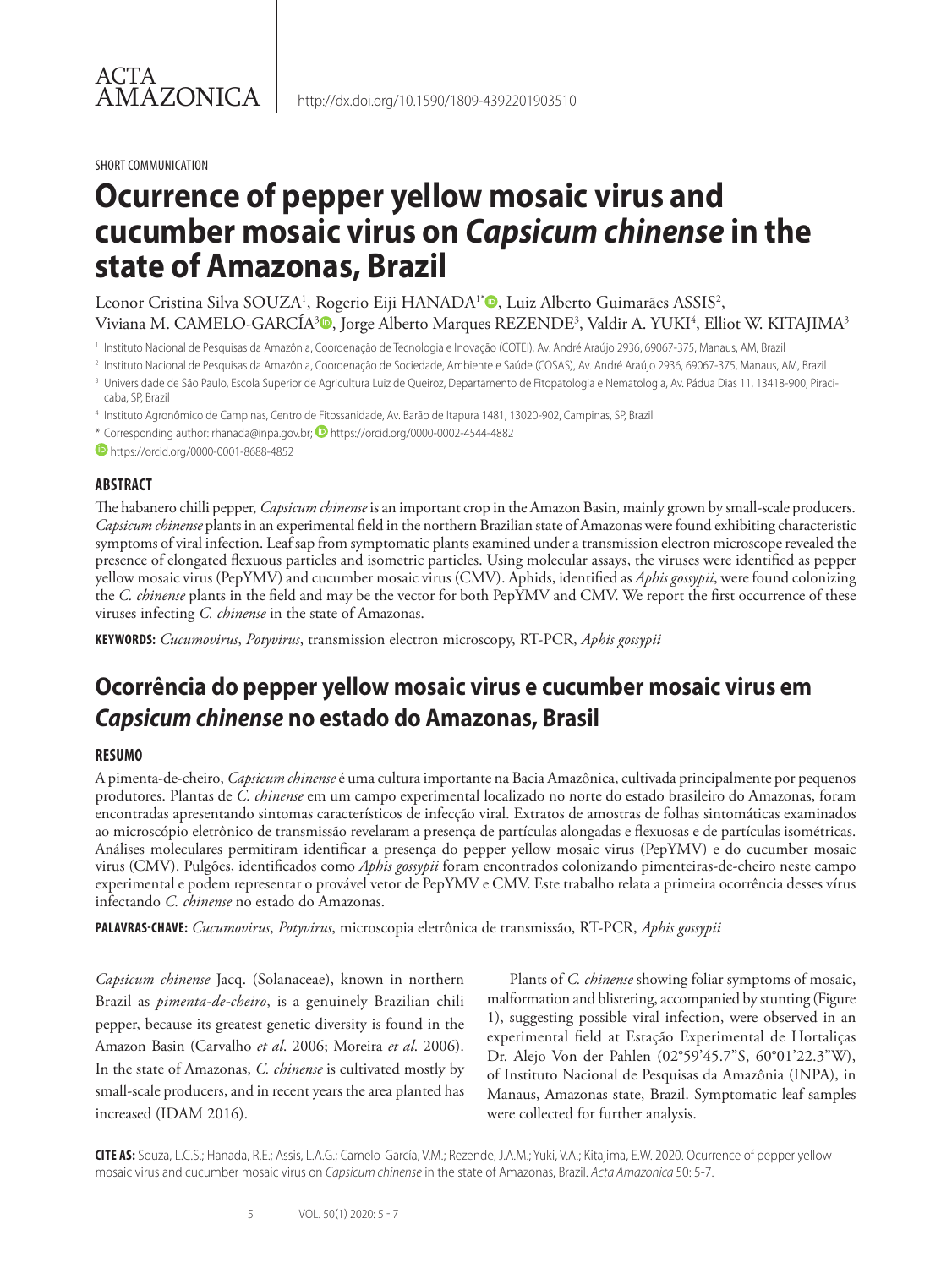Negatively stained leaf extracts from symptomatic samples of *C. chinense*, examined under a JEOL JEM 1011 transmission electron microscope (TEM) revealed the presence of elongated flexuous particles of approximately 13 nm in width and 700-800 nm in length, suggesting infection by potyviruses. Many isometric particles 25-30 nm in diameter, resembling cucumoviruses, were also observed (Figure 2a). For cytopathological studies, infected leaf tissues were



**Figure 1.** Symptoms exhibited by *Capsicum chinense* plants in an experimental field in Manaus, Amazonas state, Brazil. (A-B) mosaic and blistering; (C) stunting; (D) mosaic. This figure is in color in the electronic version.



**Figure 2.** (A) Negatively stained leaf extract exhibing the presence of isometric particles (arrow a), and elongated flexuous virus-like particles (arrow b). (B-D) Transmission electron micrographs of symptomatic *Capsicum chinense* leaves showing lamellar inclusions forming cylindrical scrolls characteristic of potyvirus infection. TL − cylindrical scrolls cut longitudinally; TT − cross section of cylindrical scroll which, in favorable sections, show pinwheel-like configuration (CV).

processed following Kitajima and Nome (1999). Observation of ultrathin sections in the TEM indicated the presence of cytoplasmic lamellar inclusions forming long scrolls (Figure 2b-d), which, in cross section, formed a typical configuration referred to as a pinwheel, characteristic of potyvirus infection (Edwardson 1974). Isometric particles were occasionally seen forming small aggregates in the cytoplasm, which can be distinguished from ribosomal particles due to their smooth profile and slightly larger diameter.

Total RNA was extracted from eight symptomatic *C. chinense* plants using a PureLink Viral RNA/DNA kit (Thermo Fisher Scientific, Waltham, USA) following the manufacturer's recommendations. One-step RT-PCR was performed using universal primers PV1/SP6 and WCIEN-sense, for detection of potyviruses (Mackenzie *et al*. 1998; Maciel *et al*. 2011), and specific primers for the coat protein gene of cucumber mosaic virus (CMV) (Wylie *et al*. 1993), which amplify fragments of 800 and 480 bp, respectively. Amplicons of the expected size for each virus were purified and directly sequenced in both directions at Macrogen Inc. (Seoul, South Korea). The consensus nucleotide sequences were obtained using Electropherogram quality analysis (http://bioinformatica. cenargen.embrapa.br/phph/). The identity of the nucleotide sequences was defined using BLASTn (Altschul *et al*. 1990; Camacho *et al*. 2009). Nucleotide sequences (GenBank accession numbers MK512671, MK512672 and MK512673) obtained using the universal primers for potyviruses showed 96% to 98% identity with corresponding nucleotide sequences from pepper yellow mosaic virus (PepYMV) isolates from Brazil deposited in GenBank (AB541985, AF348610). Likewise, nucleotide sequences of two CMV amplicons (MK512669 and MK512670) showed 97% to 99% identity with corresponding nucleotide sequences of different CMV isolates (KX014666, KM091956, KM272276).

Immature and adult aphids were collected from some symptomatic plants and stored in tubes containing 70% alcohol for further identification. Aphid samples were mounted on slides, and examined under a light microscope for species identification. *Aphis gossypii* Glover, 1877 (Auchenorrynca: Aphididae) was the only species found in the collected samples, and possibly represents the vector for PepYMV and CMV, both of which are stylet borne (non-persistant) (Whitfield *et al*. 2015). Identification of *Aphis gossipyii* followed Blackman and Eastop (1984), using characteristics such as dark siphunculi uniformly sclerotized from tip to base, longer than the tail, and uniformly sclerotized whitish dorsal abdominal segments.

## **ACKNOWLEDGMENTS**

LCSS received a master's scholarship from Conselho Nacional de Desenvolvimento Científico e Tecnológico (CNPq). Transmission electron microscopy, molecular assays and aphid